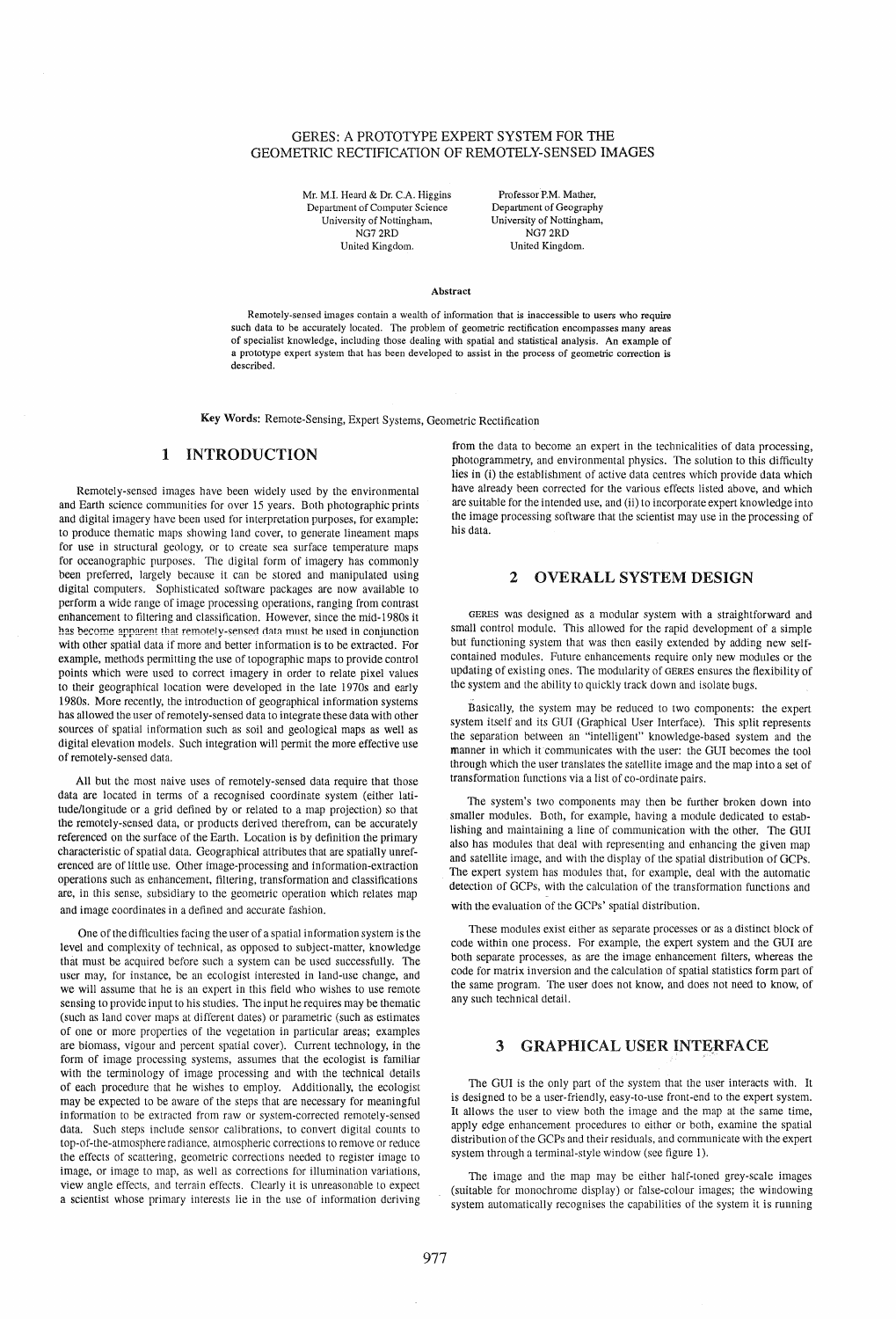

Figure 1: The Graphical User Interface.

on and responds accordingly. The size of the image or the map is handled by the use of a *scrollable* window; thus, the user can view anyone part of the whole image at any time.

There are a number of tools that can be used on both the satellite image and the map which the user can apply to enhance his view of the current system status.

The spatial distribution of the GCPs collected by the expert system may be viewed separately from the satellite image and map in a compact, scaleddown window. The residuals from the computed transform at the ground control point locations may also be displayed in the same format.

The edge-enhancement procedures available at the present are the Laplacian and the Sobel filters. New filters can be added with ease as the filter procedures exist as separate modules that communicate with the GUI through a common interface. A new filter can be thus be any new program that conforms to the requirements of the interface.

# 4 THE EXPERT SYSTEM

The expert system encompasses several different areas of specialist knowledge, an expert rule base that knows how to access those areas, and an overall control structure that links the user with the expert rules. The rule base may be considered be the most important expert in this system as it links together all the different areas of knowledge.

The system is further complicated by the need to consider the range of users who may utilise its power: it has been designed both as a teaching aid, guiding the novice through the many problems of geometric registration, and as a tool to aid the expert. The two rôles are complementary and not, as may be supposed, contradictory. For all users, the system must provide the necessary mathematical tools to do the job in hand; any advice and decisions it makes are vital to guiding the inexperienced hand and, although not necessarily required by the expert, may prove useful to such a person.

The expert system is now examined in stages. First, there is a discussion the issues that arise from attempting to accommodate a variety of user types. Next the system's overall control structure is examined. This is followed by a description of the rule base and the way in which the system explains the decisions it reaches. Finally there is an analysis of the modules that deal with geometric registration, spatial distribution and the automatic detection of GCPs.

It is worth noting here that the expert system is written in a mixture of PROLOG and C. The programming logic language PROLOG is used to implement the rules of the expert system; PROLOG is a goal-driven (backward chaining) language that also has the necessary facilities for the utilisation of meta-rules. PROLOG, however, lacks an adequate library of mathematical functions that are needed by a number of the experts. Such mathematical functions are provided by the C language, that is used to implement 'numbercrunching' routines.

#### **4.1** Multi-Purpose Design Criteria

The system has been designed with the aim of interfacing well with both expert and novice users. It has been designed so that the novice may be guided, step by step, through the stages of geometric rectification and yet still allow the competent expert to use the system as a tool.

This functionality of the system is common to both types to user: they both require a window interface showing, at least, the map and the image at the same time, a set of mathematical and statistical tools to accomplish the task of geometric correction, a system to co-ordinate these tools and so on.

The two groups are separated only by the advice offered by the system: the novice (probably) requires copious amounts of detailed explanation whereas the expert will (usually) only need a terse pointer to the salient datum. Further, the decisions made by the system should not be rigid and should have a sufficient degree of flexibility so that the expert may override them, without it being obvious to the novice that they *are* decisions, let alone that they can be subverted.

Decisions Nonetheless, the decisions reached from a data set should be the same regardless of the user. For example, should the expert system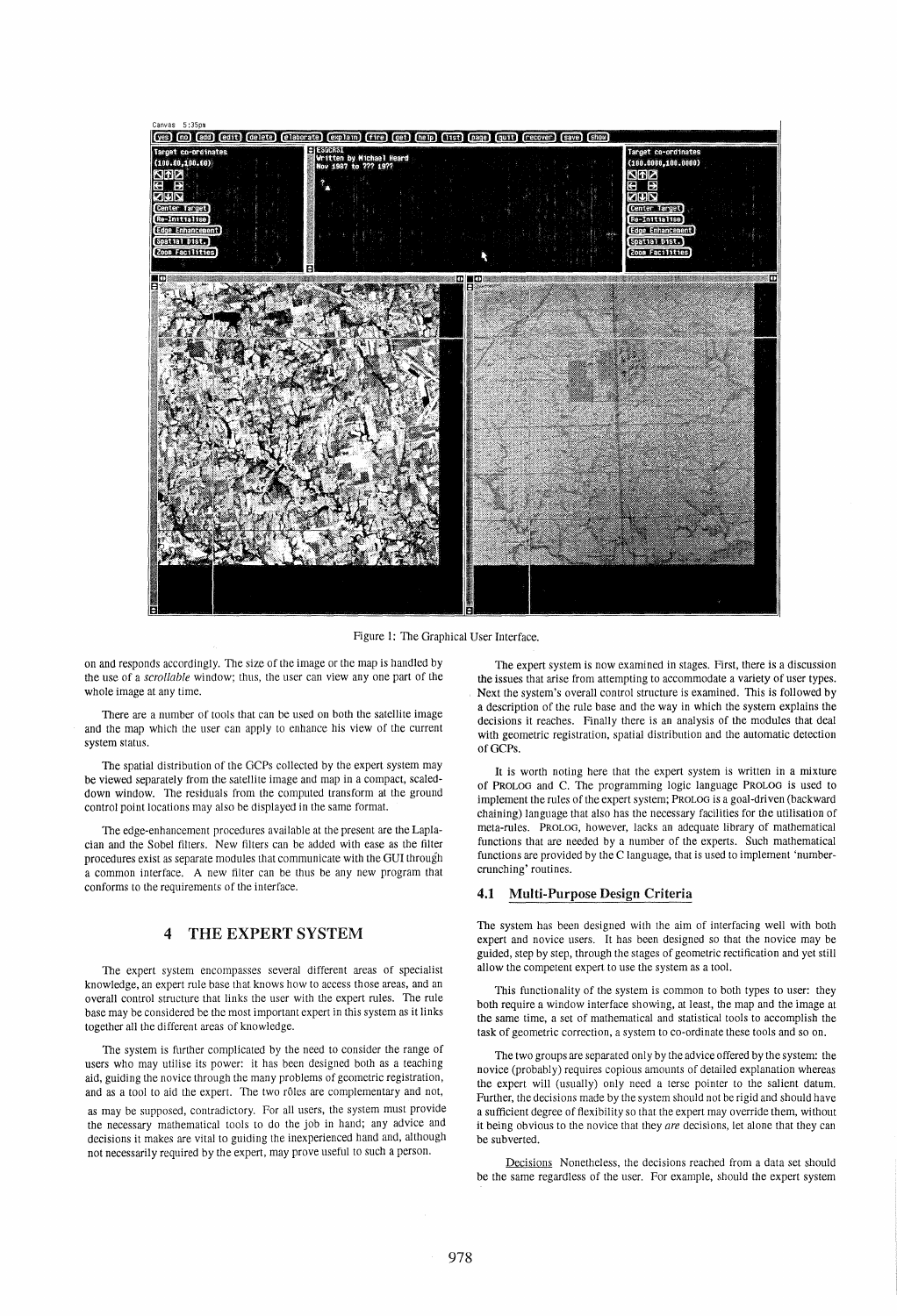detect a clustering of GCPs it cannot know that it is the work of a novice for an expert may have made a mistake. The system should simply advise which of the points it thinks are suitable for disposal, and then wait for the user to enter his next command. The wording of the system's advice, as biased by the intensity of the clustering, should cause all users to take note; the expert, pursuing his own ends, can disregard such warnings, whereas the novice, unsure of his footing on this new and previously untrodden path, will need and ask for more information.

Thus is exposed a vital element in the design of the expert system: help and information is there for the *asking.* Although the system should produce advice and warnings after each action performed by the user, such communications should be limited to a line or two at most. Such terseness is necessary if the experienced user is to employ the power of the system without being hindered by unnecessary screenfuls of contemplation he can do without. However, the more lengthy advice *must* be quickly and easily available to the novice if he so requires it.

Help Further, there are two distinct breeds of information needed by the novice: there is a requirement for a generalised help facility and one for explaining any decisions reached by the expert system. The former is absolutely vital to the complete beginner who, confronting the system for the first time, knows little more than the fact that the satellite image needs correcting and needs reassurance over basic concepts such as 'GCP'. 'least-squares fit', and so on. Such a user also requires detailed information on the sort of input that is acceptable to the expert system, not least of which is a list of 'commands' the system will recognise and act upon. The very first such command the system should recognise and be able to act upon is, of course, "help", and one of the first things that should be able to do is tell the user how to use the help facility. Such a system is enough (or at least *almost*  enough) for the complete beginner, armed only with knowledge that typing "help" will aid him, to work his own way through the process of geometric correction.

Decision Justification The expert system must also be able to explain any decisions it reaches. Indeed this is one of the fundamental criteria for a system to be judged to be an expert: there are many definitions of an expert system (e.g. (Jackson, 1986), or (Hayes-Roth et ai, 1983)), ranging from all-encompassing generalisations to the mathematically precise, but is almost impossible to find one that fails to include a justification element. The explanation of decisions is vital to both novice and expert: the novice will need to be told what he has done 'wrong' and why the suggested improvement is indeed so; the expert can never have confidence in a complex tool that cannot clearly exhibit its line of reasoning and, conceivably, might lack knowledge in one particular area of the system.

## 4.2 Expert System: Overall Control Structure

In order to register successfully a remotely-sensed image with a map it is necessary to build a list of GCPs that conform to certain criteria: the rules in the expert rule base attempt to ensure that the GCPs meet those conditions. The overall control structure is designed to encourage and help the user build and maintain a list of GCPs, but does not make any of the above decisions; this is the function of the expert rule base.

A number of commands are provided for the explicit manipulation of the GCP list. Ground control points, each in the form of a pair of co-ordinates, may be entered via the keyboard or 'grabbed' from the display or even offered by the expert system itself. They can then be examined and edited or discarded as necessary. In this sense the expert system is driven by the user: the control structure waits for user input, acts upon it, consults the expert rule base (which then consults expert modules as needed, makes decisions, acts upon them and advises the user appropriately), and then loops back to wait for more user input. 'This controlling loop only terminates when the expert rule base decides that the list of GCPs conform to all the necessary criteria and the satellite image can be said to be registered with the map.

As well as those designed to help the user construct the list of GCPs, the user can also issue commands to control various aspects of the window display, and ask the expert to explain its decisions. This is the limit of the user's control over the expert system. He cannot directly access the rule base nor any of the expert modules since access to the expert modules is controlled by the expert rule base, access to which is in turn controlled by the control loop.

### 4.3 The Expert Rule Base

This expert system has been built to achieve the goal of registering a satellite image with a map using the method of ground control points. The solution to this problem is a list of GCPs that conform to certain criteria: that there are a sufficient number of GCPs, they are evenly distributed, that their associated residuals are small, that the polynomial transformation functions are of the correct order, and so on. The GCP list is built, as explained above, by the user entering and altering the locations of GCPs, one at a time. The expert system must advise the user each time the GCP list is updated on how it fails in being a possible solution to the problem in hand.

Production Systems The problem is neatly solved using a system based on production rules (see (Jackson, 1986a), (Davis and King, 1977), Waterman (1985) p.63-69 for an introduction and overview of production systems). A production system consists of a rule base, an interpreter that decides which rules to fire, and 'working memory', that can hold information be it raw data, processed data or a list of rules to be fired. Each rule in the set has the form:-

```
If condition 1 is true, 
and condition 2 is true, 
and condition n is true, 
           then perform actions A, B, ... and N.
```
PROLOG provides an ideal environment for implementing a production system: its provides an interpreter and working memory, leaving the expert rules to be encoded as PROLOG statements.

The Expert Rules As mentioned above, the rules in the rule base are designed to ensure that the user-built list of GCPs constitute a valid 'solution' to the problem of registering a satellite image with a map. The problem can be said to be solved when that list meets all the criteria encoded in the rule base. Thus, the rule base lies at the heart of the expert system for it alone determines when an image has been successfully matched with a map. All the necessary intelligence and knowledge, from the many specialist domains, is set out in that list.

Implicit in the above paragraph is the idea that the rules are more 'negative' than is usually the case: each rule represents a potential flaw in the list of GCPs. Thus the rules are more strictly of the form:-

```
If condition 1 is true, 
and condition 2 is true, 
and condition n is true. 
        then the list is lacking in this manner.
```
The many actions have become just one, and it is of the same form each time: a warning to the user that he is failing in some manner, although the textual output tries to be a little less critical and a little more helpful in tone. The action becomes a suggestion to the user that will improve the suitability of the GCP list. A few concrete examples will now be given for the sake of clarity.

One of the simplest rules in the rule base is:-

If there are less than twenty points in the list, then more GCPs need to be found.

The condition to be met is the number of GCPs in the list: if it is less than twenty the user is advised to find more. The explanation associated with this advice is that twenty is the minimum for a statistically valid sample.

A more complex example is:-

If X is one of SE, NE, NW or SW, and there are no points in the X quadrant

of the image,

and there at least four points in the GCP list, then more GCPs need to be found in the

X quadrant of the image.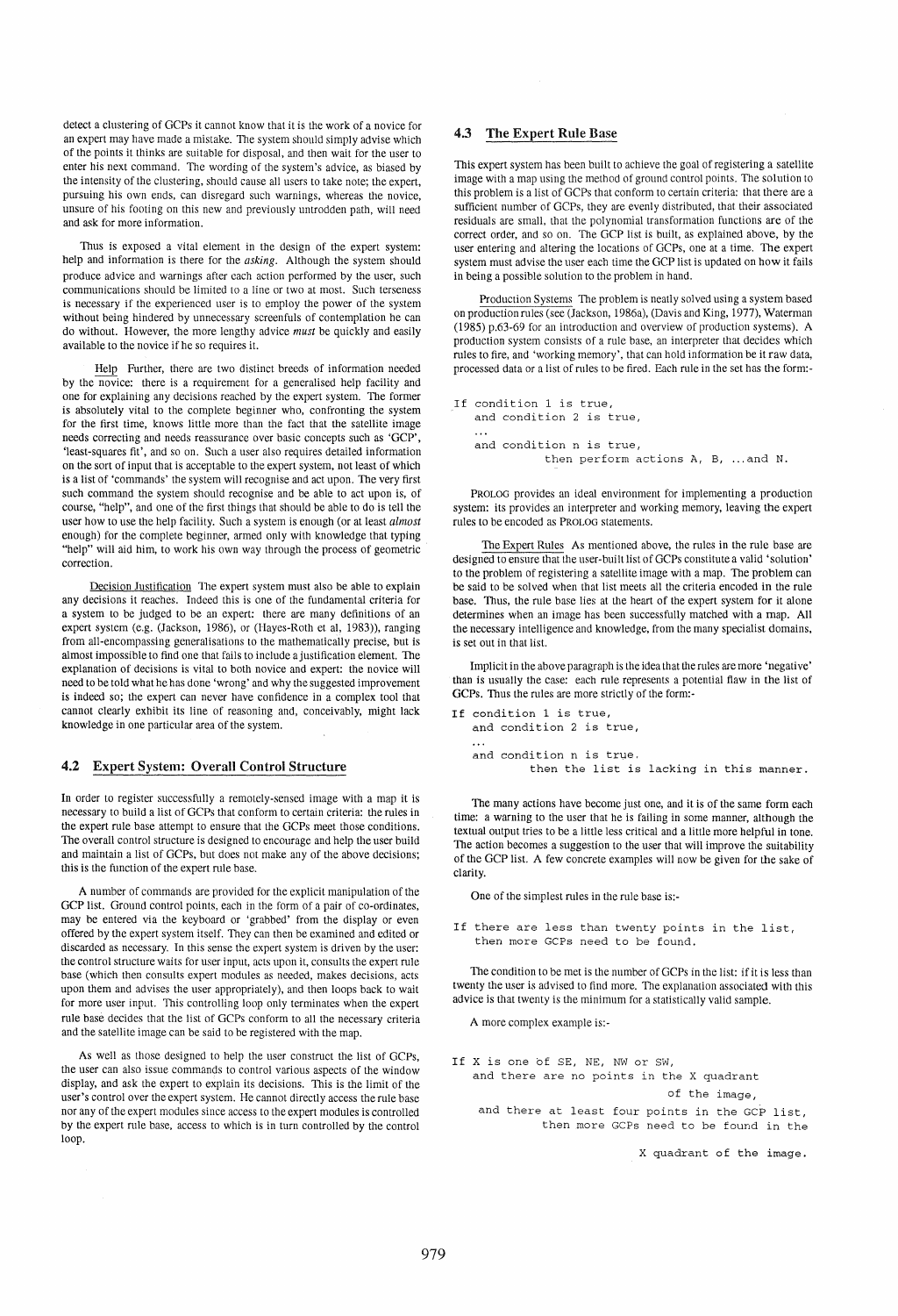This rule is a crude attempt to achieve an acceptable spatial distribution of the points by forcing the user to locate at least one GCP in each quadrant of the image. This rule is not sufficient in itself to force an acceptable spatial distribution of the GCPs but it is useful in indicating to the user that he should pay more attention to the position of the GCPs he chooses.

Expert Rule Interpreter It is evident at this juncture that it is necessary to apply the rule base to the GCP list every time it is updated. Further, it may be possible to fire more than one of the rules in the rule base after any one particular update of the GCP list; indeed it is highly likely that this will be the case until the final solution is achieved. For example, the user may have less than twenty points in the list and they may exhibit clustering as well as having other undesirable features. Which rule or rules should be fired?

Clearly the standard PROLOG interpreter is not powerful enough in this situation, for it would fire only the first rule that satisfied all the conditions and would "backtrack" to other solutions only when forced to do so. This approach is too predictable and inflexible. Instead, all rules that meet the prevailing conditions should be considered, and a appropriate subset of these can then be activated. The following points should be considered when addressing the question of which rule or rules should be fired:-

- The user should not be overwhelmed with information, as this will only serve to confuse the issue.
- The user should not have the same advice repeatedly offered to him after each update. Clearly it is neither desirable nor necessary that the user be continually informed of the large residual associated with one particular GCP.
- The user should be given pertinent advice. For example, the information that a newly entered GCP has caused a cluster of GCPs to appear on the image is more important than the datum that that there are not enough points in the list for it to be a statistically valid sample.

Firing only one of the rules from the expert rule base ensures that the user is not inundated with advice. 'The leaves the question of which rule to fire. To this end each rule is given a base 'importance weighting'. After an update the current 'importance weight' of each rule in the rule is calculated: this is presently the base weight or zero if either the rule cannot be fired (i.e. one or more of its conditions cannot be met) or it was fired after the last update. The rule with the greatest importance weight is fired, and its advice is offered to the user. If all the rules have a current weight of zero no rule is fired and no advice is offered to the user.

The system can be made to behave along the lines indicated in the above considerations by attaching the correct weights to each of the different rules. This is, as it stands, an admittedly crude system but it does have the advantage of working. It is hoped that a more subtle but equally effective system of weighting will be found to work in the future.

### 4.4 Explaining Decisions

Near the centre of all expert systems lies the decision justification process. No user can have confidence in a system which generates advice without accompanying with reasons. GERES makes only one decision whilst it is running: does the list of GCPs represent a transformation between satellite image and map? Thus, there are two basic answers to justify and two different methods of justification.

When, in the expert system's opinion, the user has successfully rectified the image, it must justify that opinion. It does by enumerating the general requirements for geometric rectification: that there are a statistically valid number of GCPs; that they have an acceptable spatial distribution; that the transformation functions are accurate; and so on. It will then explain any or all of these points further to the user as required,

More detailed explanation may be required when the system decides that the GCP list fails to meet the criteria in some manner. Thus, although it explains that, for example, the points are poorly distributed it should also indicate where they are lacking and where they are clustered. Sometimes such decisions are self-explanatory (e.g. "There are no GCPs located in the western half of the image.") and sometimes further detail needs to be given (e.g. when asked to explain the general message "The GCPs are badly distributed." the system should inform the user of the tests applied and the results produced).

# 5 THE GEOMETRIC REGISTRATION PROBLEM

### 5.1 Transformation Functions

These typically take the form of the low-order polynomial functions. For example,

$$
E = a + bX + cY
$$

where

- *E* is the map easting;
- $X, Y$  are the image co-ordinates;
- *a,b,c* are constants to be determined.

The method of least-squares fit, traditionally used to find the best curve describing a set of data points, has been applied to the geometric correction problem to give the most accurate transform possible in each case (Hardy, 1978). In the case of the linear polynomial it gives us, in the first instance, three simultaneous equations to solve for each transformation function.

The 'correctness' of the transformational functions is measured on both a global and point basis using a combination of residuals, the difference between the observed GCP location and that calculated using the function, and statistics proposed by Ford and Zanelli (Ford and Zanelli, 1985). A further test requires that the rms (root-mean-square) error should be less than 1 pixel edge.

### 5.2 Spatial Distribution

A set of GCPs with a poor spatial distribution will lead to poor transformation functions (see (Mather, 1976), for examples). Any clustering or linear arrangement of GCPs give deceptive results for the functions will give small error residuals around the clustered areas and along the lines but will get steadily greater away from such features. The Clark-Evans and the Ripley-Silverman tests (Ripley, 1981) have been implemented along with quadrant-counting procedures to give an indication of the spatial distribution of the points to the user.

#### 5.3 Automatic Detection of GCPs

The current method employed for the automatic detection of GCPs involves passing the image through a series of filters, such the Sobel edge-enhancement filter, until a thinned binary image is obtained. This image is then scanned for

the crossing points of lines. The image is scanned left to right, top to bottom and each black (set) pixel is considered in turn. The implemented algorithm considers it to be a junction (i.e. a GCP) if at least three distinct 'roads' can be traced from it.

# 6 FURTHER DEVELOPMENTS AND INTEGRATIONS

Although a functioning system, GERES, having been developed as a prototype, is in no sense complete. There exists room for enhancing the internal working of the expert system, developing the functionality of existing modules and integrating new areas of specialist knowledge into the system in the form of modules.